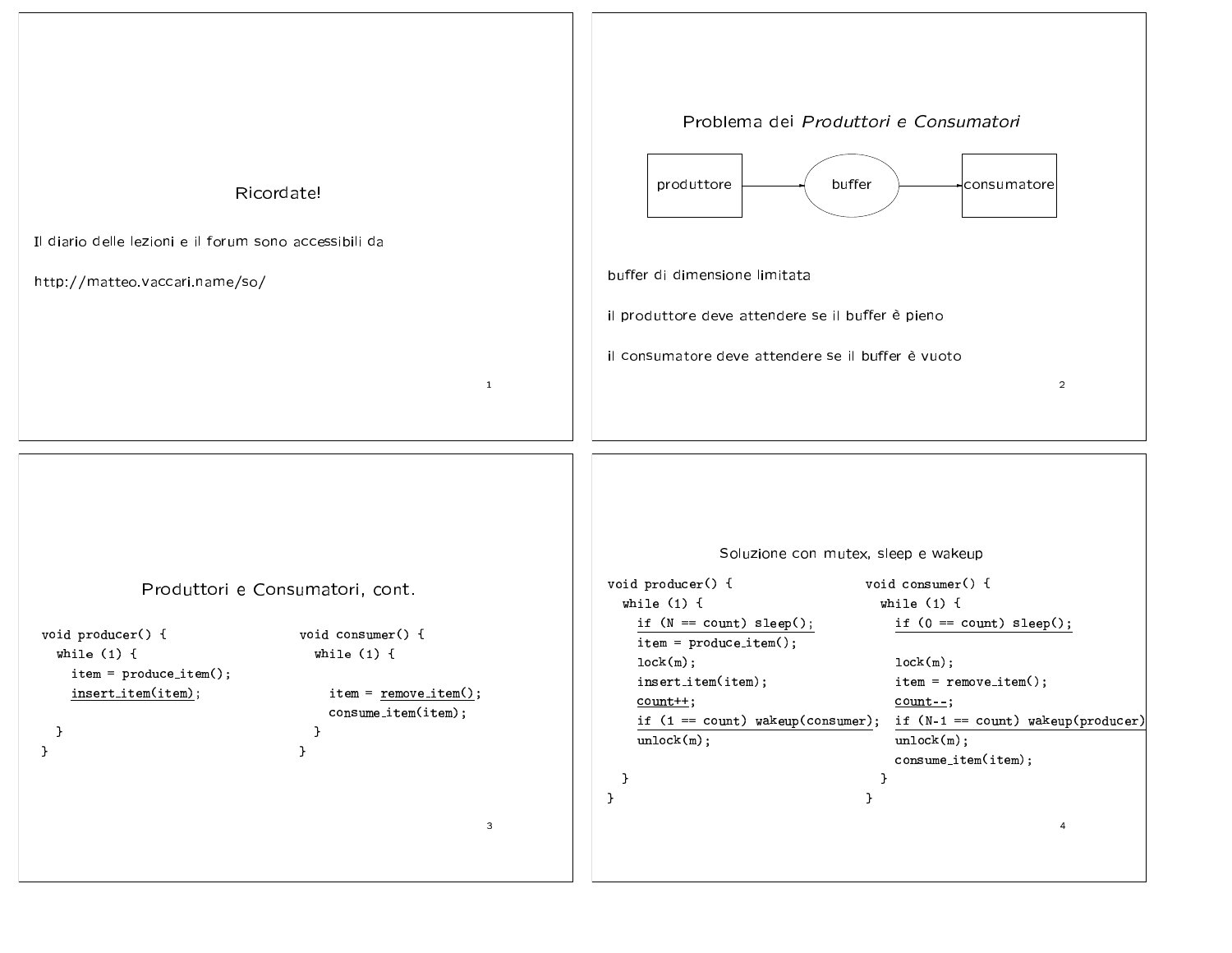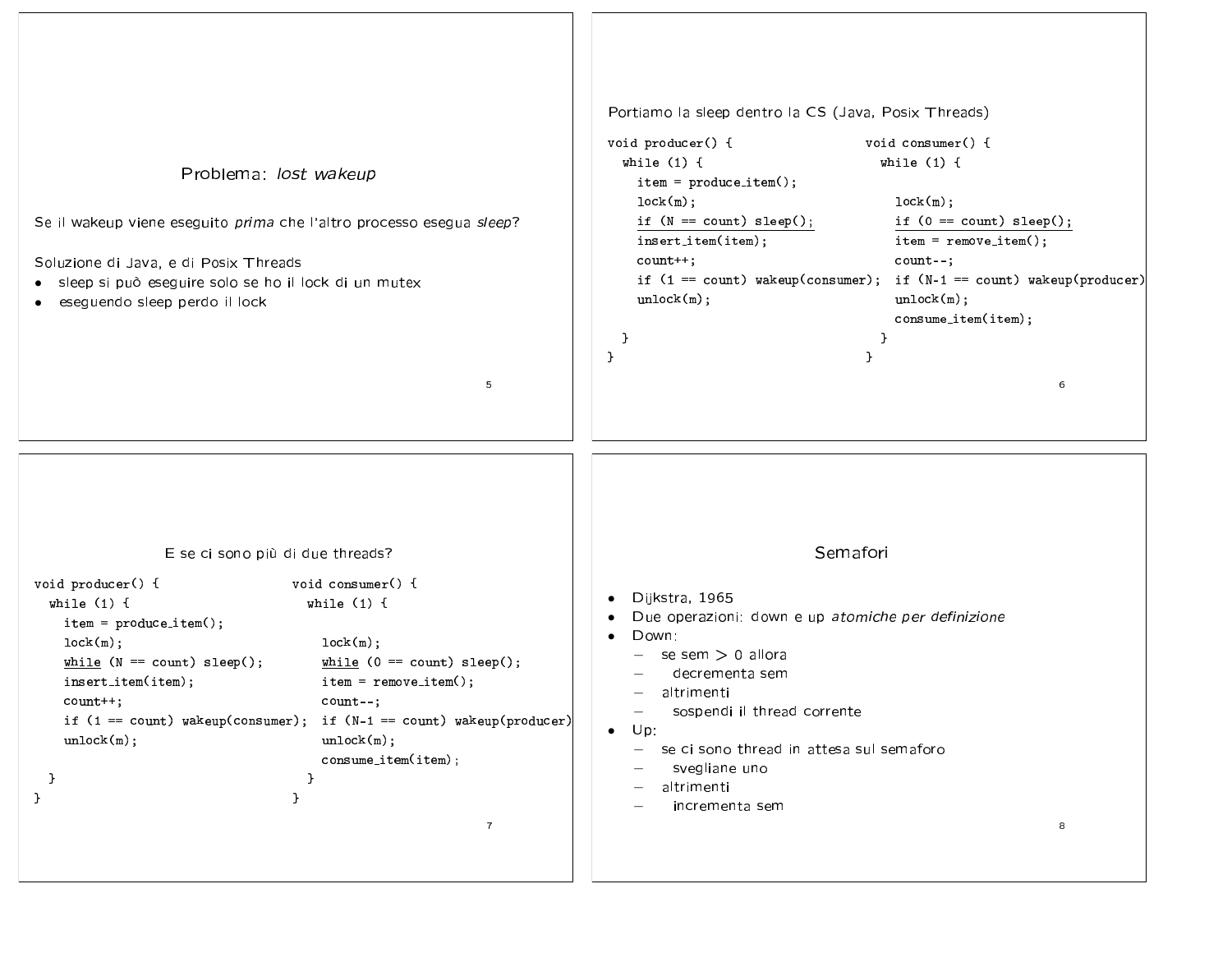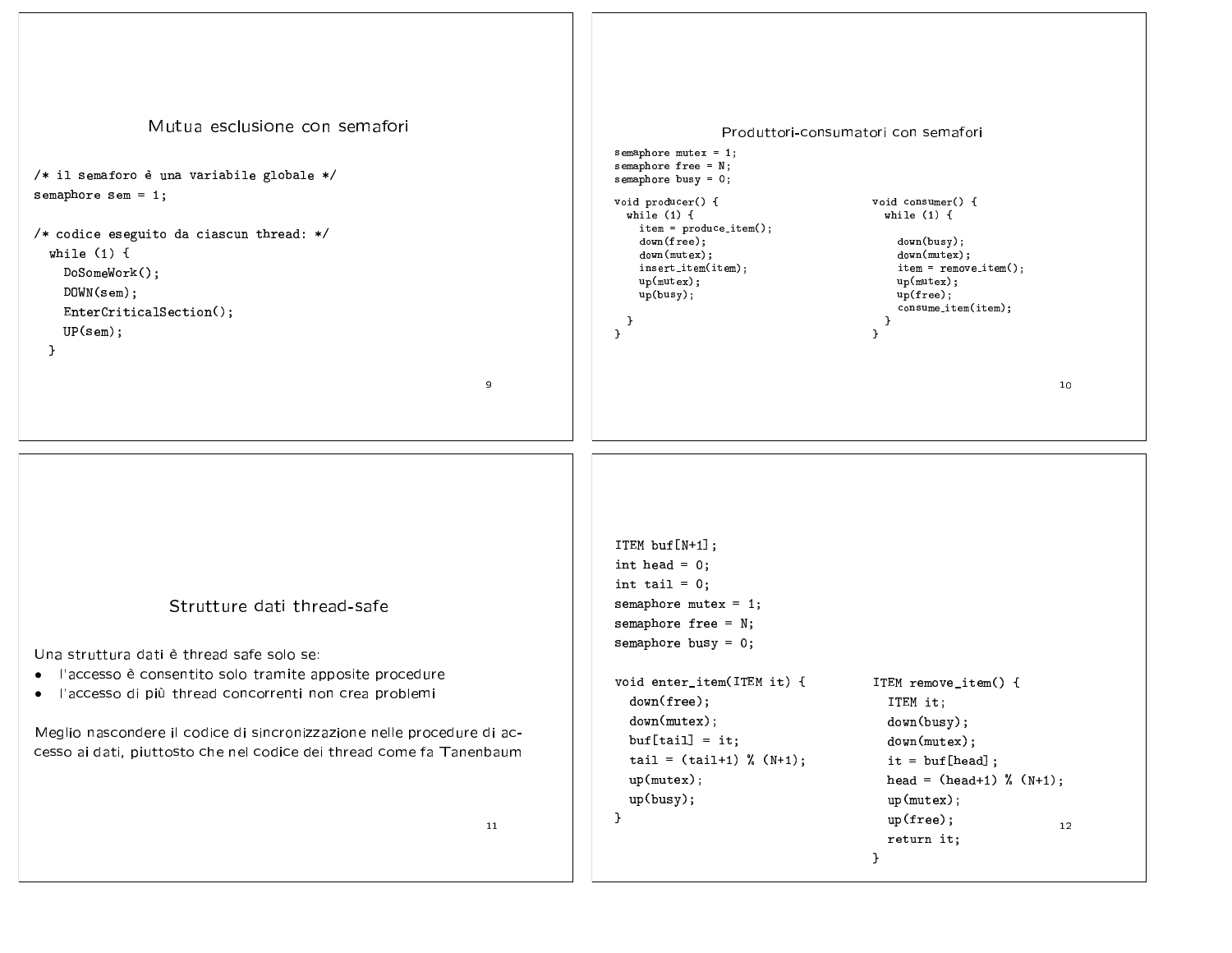Monitor: Tony Hoare (1974), Per Brinch Hansen (1975)

## Esempio di monitor:

monitor example; integer i; condition c;

procedure producer;  $\sim$   $\sim$   $\sim$ 

 $end:$ 

procedure consumer;

 $\sim$   $\sim$   $\sim$  $end;$ end monitor: le var del monitor sono private

la mutua esclusione è garantita

le var di tipo condition supportano le op wait e signal

13

## Un punto cruciale

La mutua esclusione non basta

Occorre poter bloccare i processi

condition c:  $\ldots$ 

 $wait(c)$ :  $\ldots$  .

 $signal(c);$ 

14

Cosa succede quando un thread esegue signal(c)?

Hoare: il processo che esegue signal viene bloccato

Hansen: la signal deve apparire come ultima istruzione

Gosling (Java): il processo svegliato è fuori dalla sezione critica

Producer-consumer con monitor

monitor ProducerConsumer condition c; integer count; procedure insert(item: integer) begin while count =  $N$  do wait(c); insert\_item(item);  $count := count + 1;$ if count =  $1$  then signal(c); end: function remove: integer begin while count =  $0$  do wait(c);  $remove = remove\_item;$  $count := count - 1$ ; if count =  $N-1$  then signal(c);

end: end monitor;

## procedure producer; begin while true do begin item := produce\_item; ProducerConsumer.insert(item);  $end$ end:

procedure consumer; begin while true do begin item := ProducerConsumer.remove; consume\_item(item); end end;

15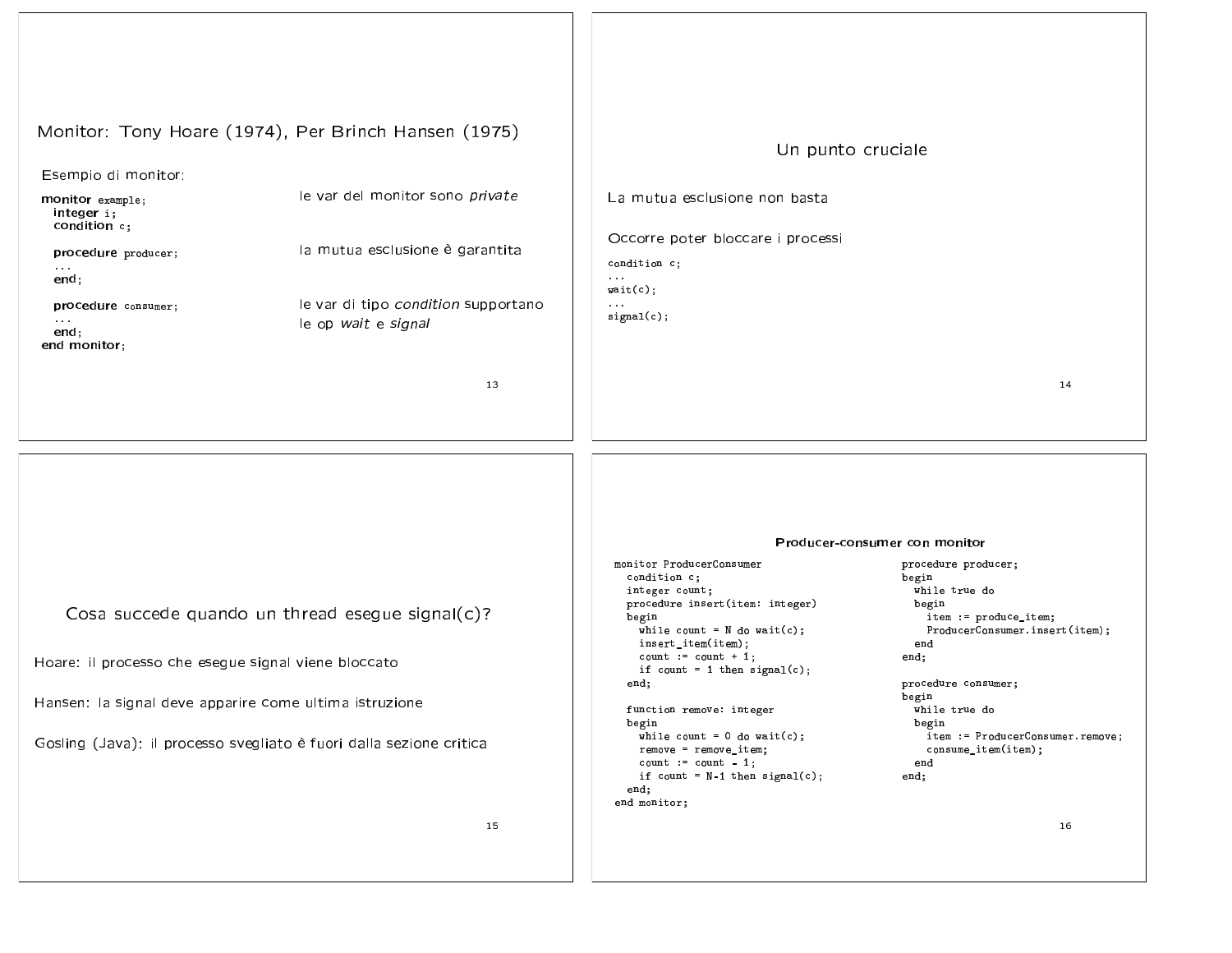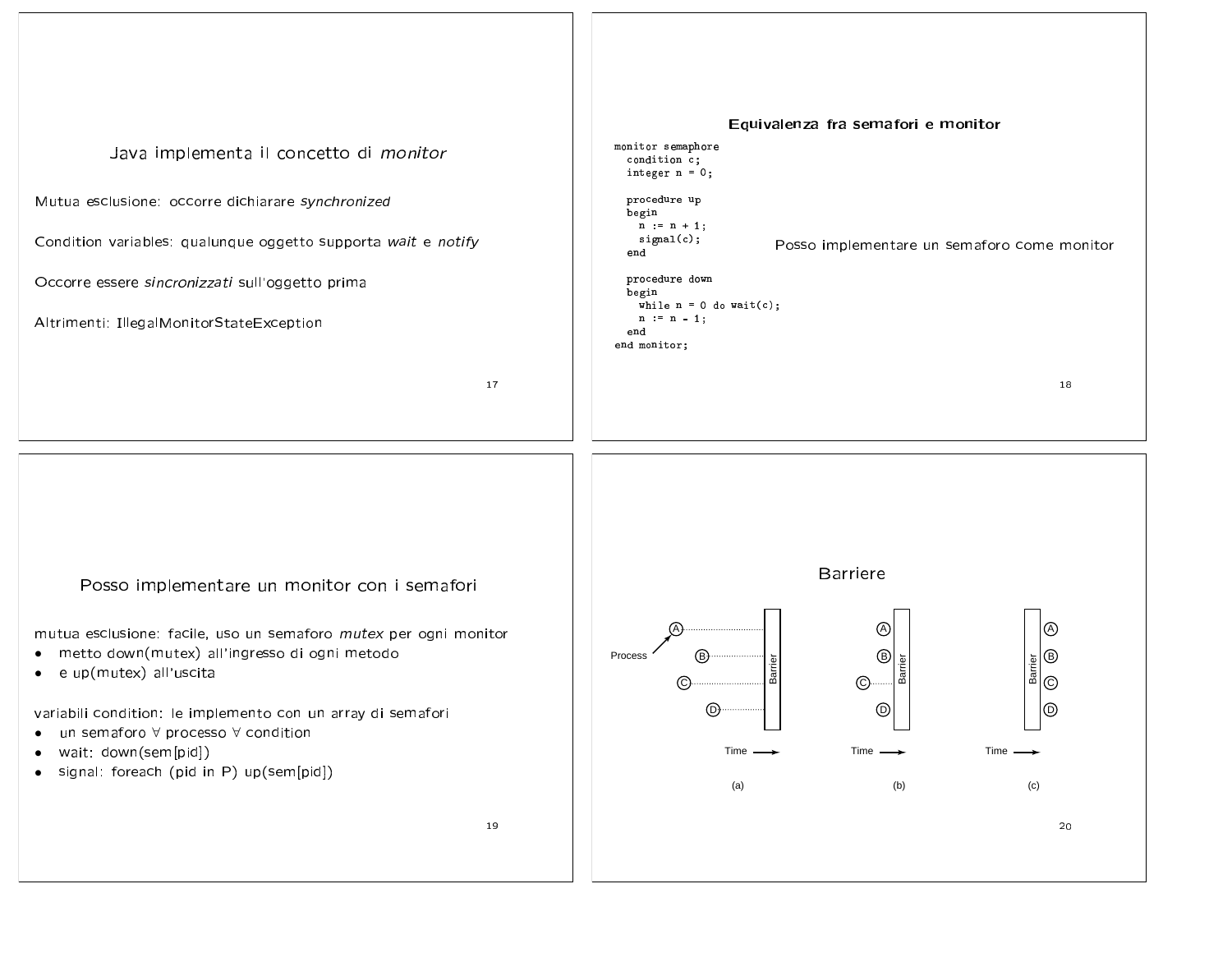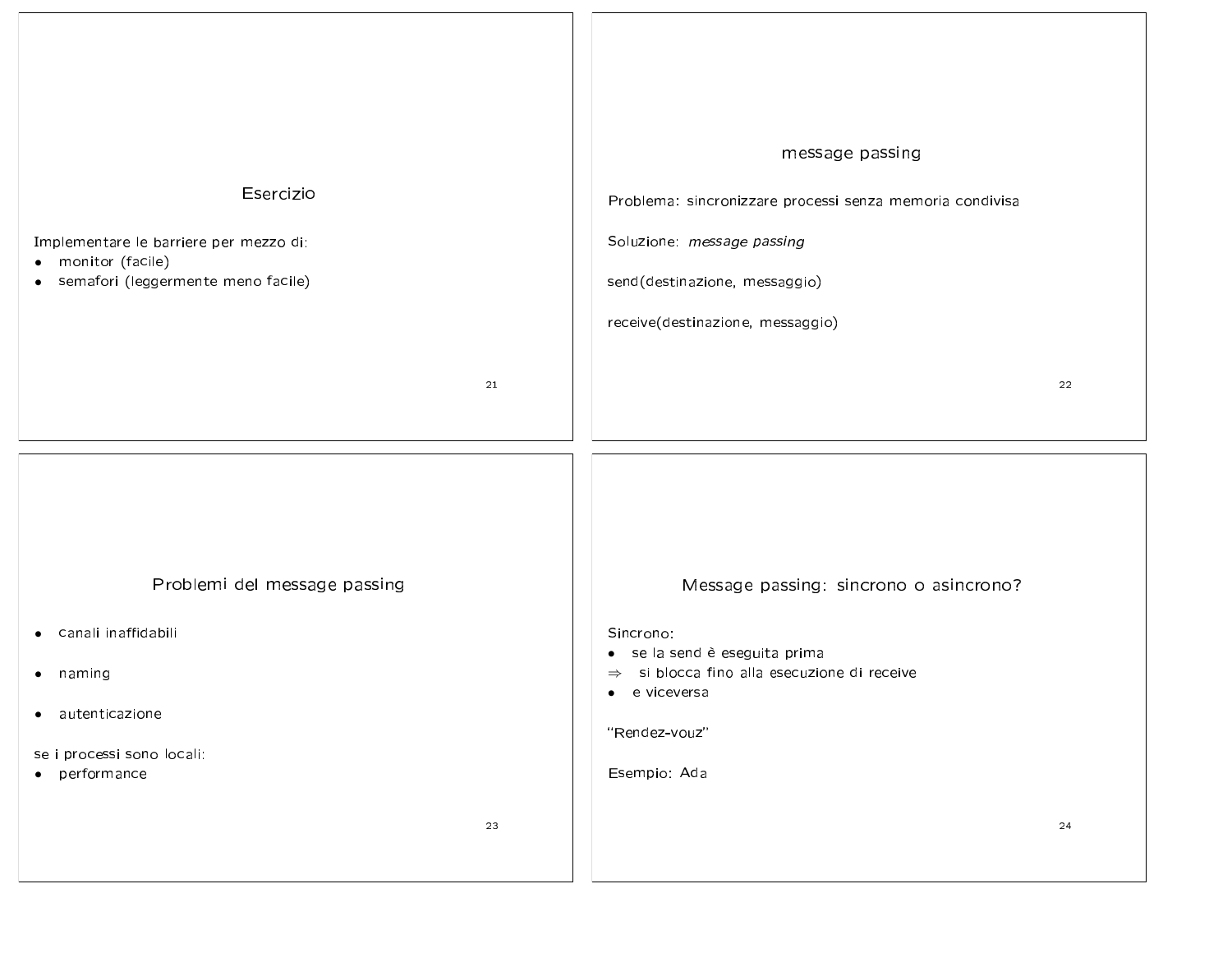998 | 998-998 | 998-998 | 998-998 | 998-998 | 998-998 | 998-998 | 998-998 | 998-998 | 998-998 | 998-998 | 998-

Asincrono:

- send e receive non bloccano ...
- (ho una *coda* di messaggi)
- ... a meno che la coda non sia piena (send) o vuota (receive)

25



| #define N 100                                                                                                                  | /* number of slots in the buffer */                                                                                                                |    |
|--------------------------------------------------------------------------------------------------------------------------------|----------------------------------------------------------------------------------------------------------------------------------------------------|----|
| void producer(void)                                                                                                            |                                                                                                                                                    |    |
| int item;<br>message m;                                                                                                        | /* message buffer */                                                                                                                               |    |
| while (TRUE) {<br>$item = produce_{item}$ );<br>receive(consumer, &m);<br>build message(&m, item);<br>send(consumer, &m);<br>₹ | /* generate something to put in buffer */<br>/* wait for an empty to arrive */<br>/* construct a message to send */<br>/* send item to consumer */ |    |
| void consumer(void)                                                                                                            |                                                                                                                                                    |    |
| int item, i;<br>message m;                                                                                                     |                                                                                                                                                    |    |
| for $(i = 0; i < N; i++)$ send(producer, &m); /* send N empties */<br>while (TRUE) {                                           |                                                                                                                                                    |    |
| receive(producer, &m);<br>$item = extract\_item(8m);$<br>send(producer, &m);<br>consume item(item);                            | /* get message containing item */<br>/* extract item from message */<br>/* send back empty reply */<br>/* do something with the item */            | 26 |

"#\$%-\$99-98-88 $\mathcal{L} = \mathcal{L} = \mathcal{L} = \mathcal{L} = \mathcal{L} = \mathcal{L} = \mathcal{L} = \mathcal{L} = \mathcal{L} = \mathcal{L} = \mathcal{L} = \mathcal{L} = \mathcal{L} = \mathcal{L} = \mathcal{L} = \mathcal{L} = \mathcal{L} = \mathcal{L} = \mathcal{L} = \mathcal{L} = \mathcal{L} = \mathcal{L} = \mathcal{L} = \mathcal{L} = \mathcal{L} = \mathcal{L} = \mathcal{L} = \mathcal{L} = \mathcal{L} = \mathcal{L} = \mathcal{L} = \mathcal$ 



(Dijkstra, 1965)

27

28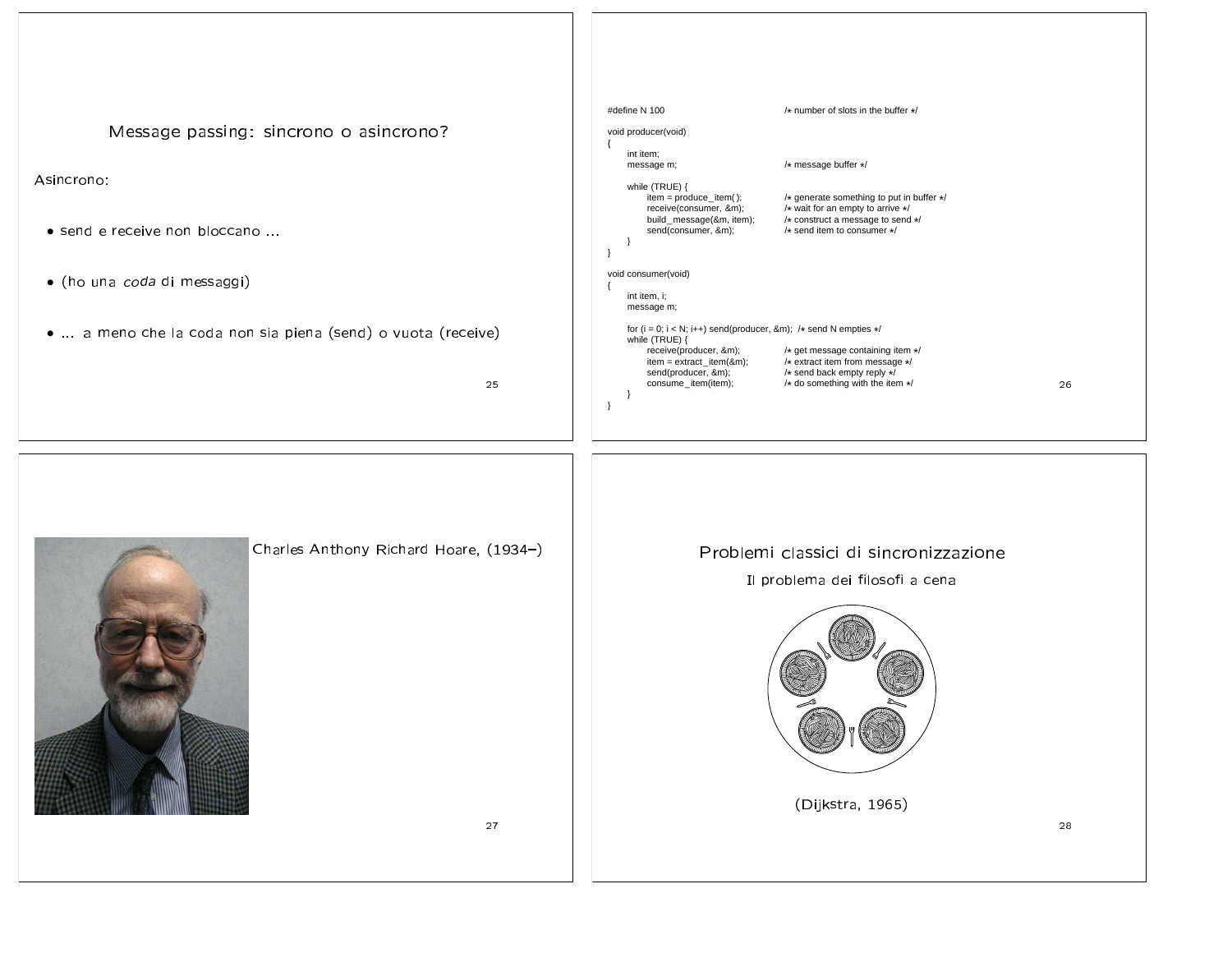## Il problema dei filosofi a cena Una non-soluzione Per mangiare occorrono 2 forchette #define N 5 Le forchette vanno acquisite una per volta void philosopher(int n) { while  $(1)$  { Come prevenire lo stallo?  $think()$ ;  $take_fork(n);$  $take_fork((n+1) % N);$  $ext()$ :  $put\_fork(n);$  $put\_fork((n+1) % N);$  $\mathcal{F}$  $\mathcal{F}$ 29 30 Un'altra non-soluzione: void philosopher(int n) { while  $(1)$  { Si può migliorare...  $\text{think}()$ ; while  $(1)$  {  $take_fork(n);$ if  $(available((n+1) % N))$  { inserendo un ritardo scelto in modo casuale  $take_fork((n+1) % N);$ break: } else {  $\Rightarrow$  riduco la probabilità di starvation put\_fork(n); put\_fork( $(n+1)$  % N);  $\mathbf{F}$ algoritmo usato sulla rete Ethernet  $\cdot$  $ext()$ ; put\_fork(n); ... ma noi vogliamo una soluzione deterministica  $put_fort((n+1) % N);$  $\mathcal{F}$  $\mathbf{F}$ 31 32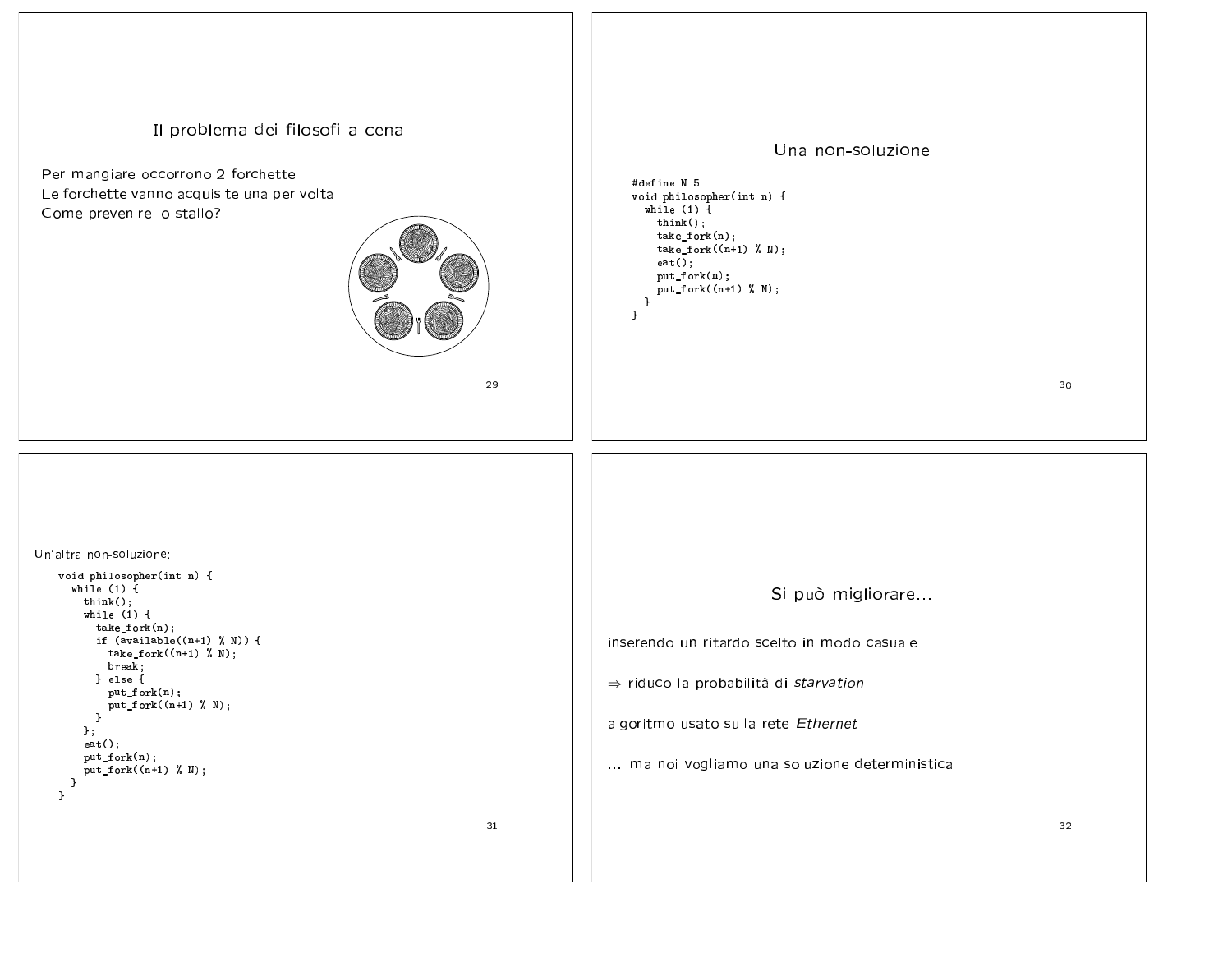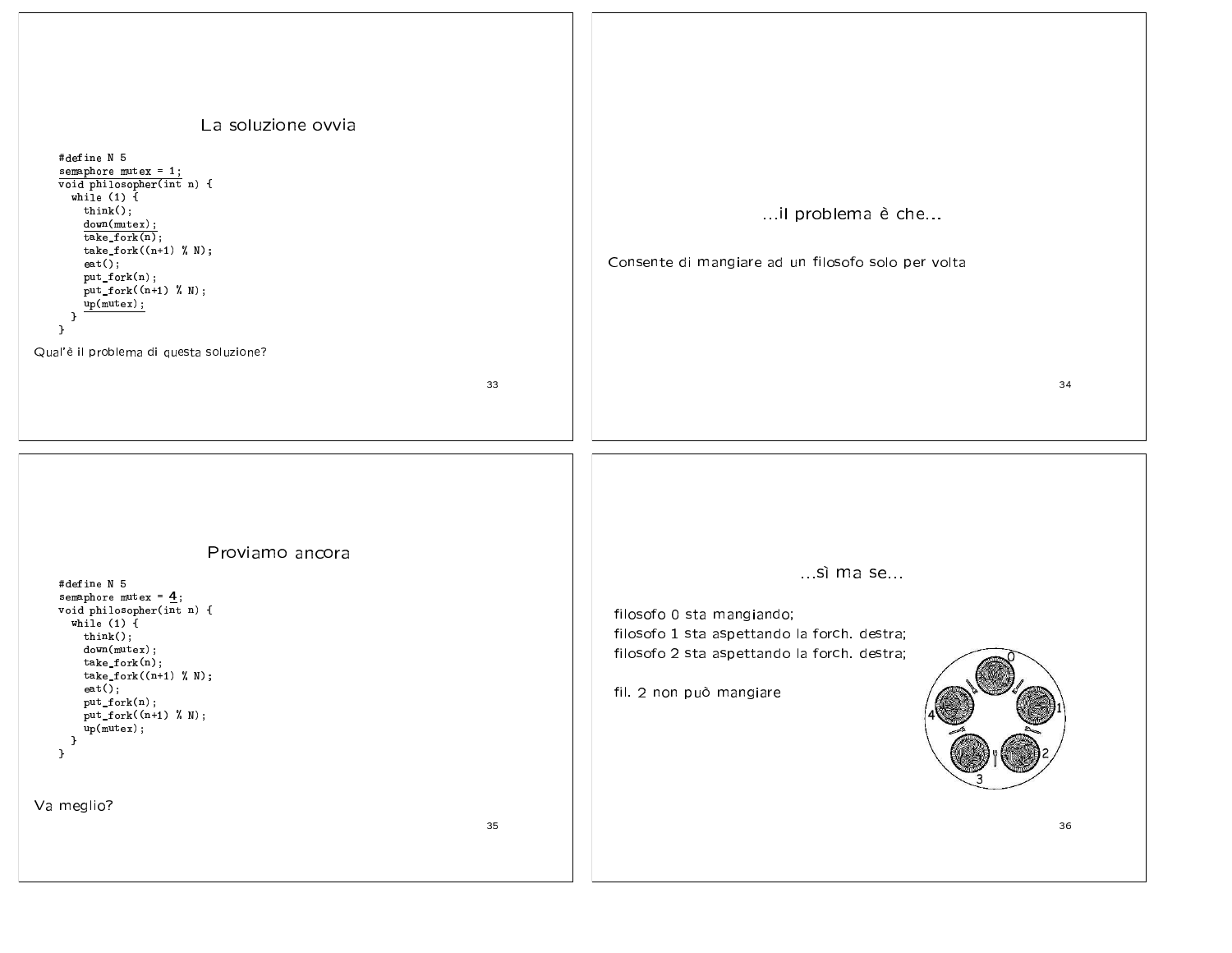| Altra soluzione: ordiniamo le risorse<br>Le forchette vanno prese in ordine crescente<br>fil. 0: prima forchetta 0, poi forchetta 1<br>$\Rightarrow$<br>fil. 1: prima 1, poi 2<br>$\Rightarrow$<br>$\sim 0.0$<br>fil. 4: prima 0, poi 4<br>$\Rightarrow$<br>stallo: impossibile<br>parallelismo: non ottimale!<br>37                                                                                                                                                       | Soluzione ottimale (Dijkstra, 1965)<br>void philosopher(i) {<br>$((i+N-1) % N)$<br>#define LEFT<br>$((i+1) \, %$<br>while $(1)$ {<br>#define RIGHT<br>$think()$ ;<br>#define THINKING O<br>take_forks(i);<br>#define HUNGRY 1<br>#define EATING 2<br>$ext()$ ;<br>put_forks(i);<br>int state[N];<br>$\rightarrow$<br>$\mathcal{F}$<br>semaphore mutex = $1$ ;<br>semaphore $s[N] = \{ 0, 0, , 0 \}$ ;<br>38 |
|----------------------------------------------------------------------------------------------------------------------------------------------------------------------------------------------------------------------------------------------------------------------------------------------------------------------------------------------------------------------------------------------------------------------------------------------------------------------------|-------------------------------------------------------------------------------------------------------------------------------------------------------------------------------------------------------------------------------------------------------------------------------------------------------------------------------------------------------------------------------------------------------------|
| Soluzione di Dijkstra, cont.<br>void take_forks(int i) {<br>void put_forks(int i) {<br>down(mutex);<br>down(mutex);<br>$state[i] = HUNGRY;$<br>$state[i] = THINKING;$<br>test(i);<br>test(LEFT);<br>up(mutex);<br>test(RIGHT);<br>down(s[i]);<br>up(mutes);<br>€.<br>}<br>void test(int i) {<br>if (HUNGRY == state[i] &&<br>EATING != state[LEFT] && EATING != state[RIGHT])<br>$\mathbf{f}$<br>$state[i] = EATING;$<br>up(s[i]);<br>$\mathcal{F}$<br>$\mathcal{F}$<br>39 | Problemi della programmazione concorrente<br>• race conditions<br>• deadlock<br>• starvation<br>· livelock<br>40                                                                                                                                                                                                                                                                                            |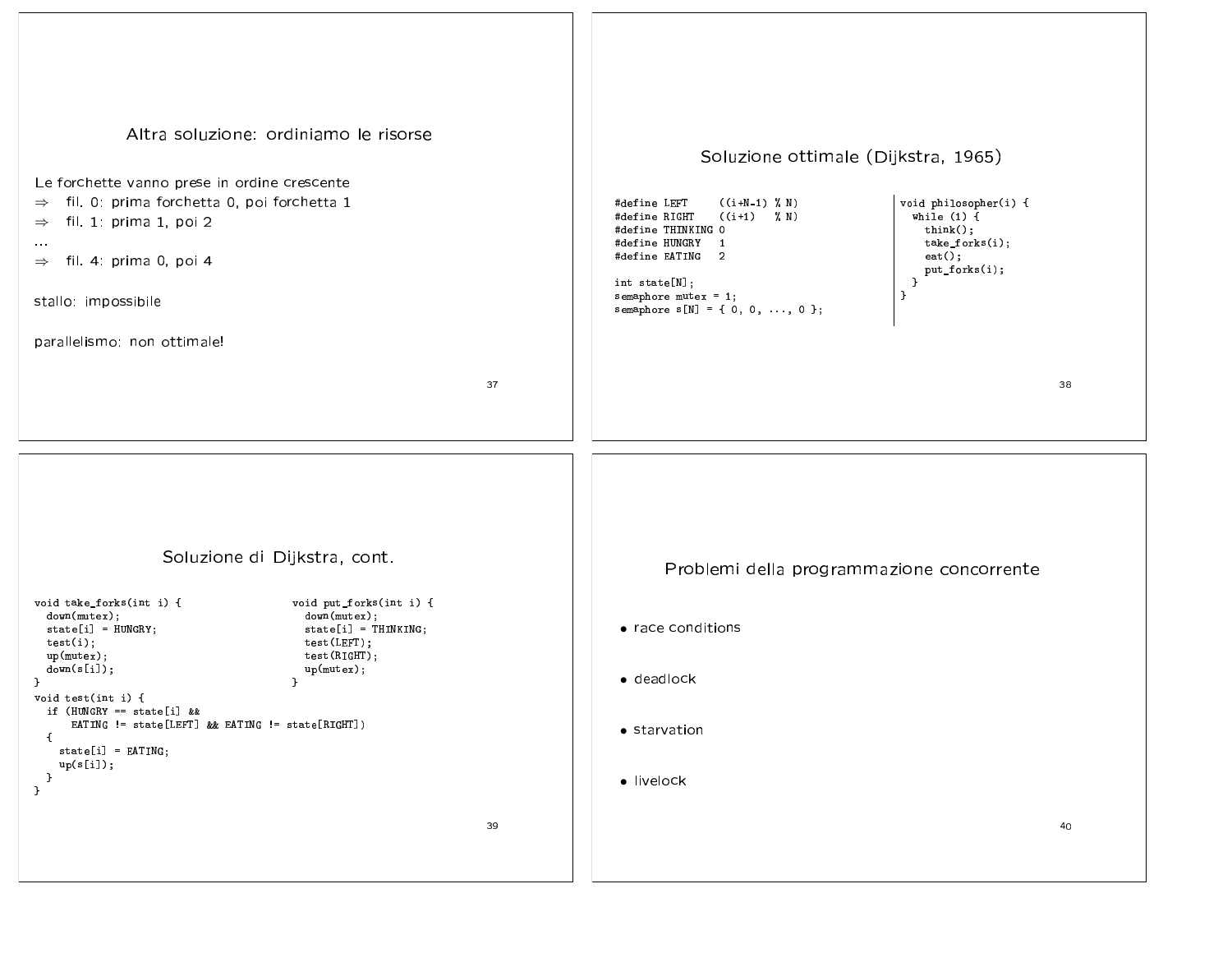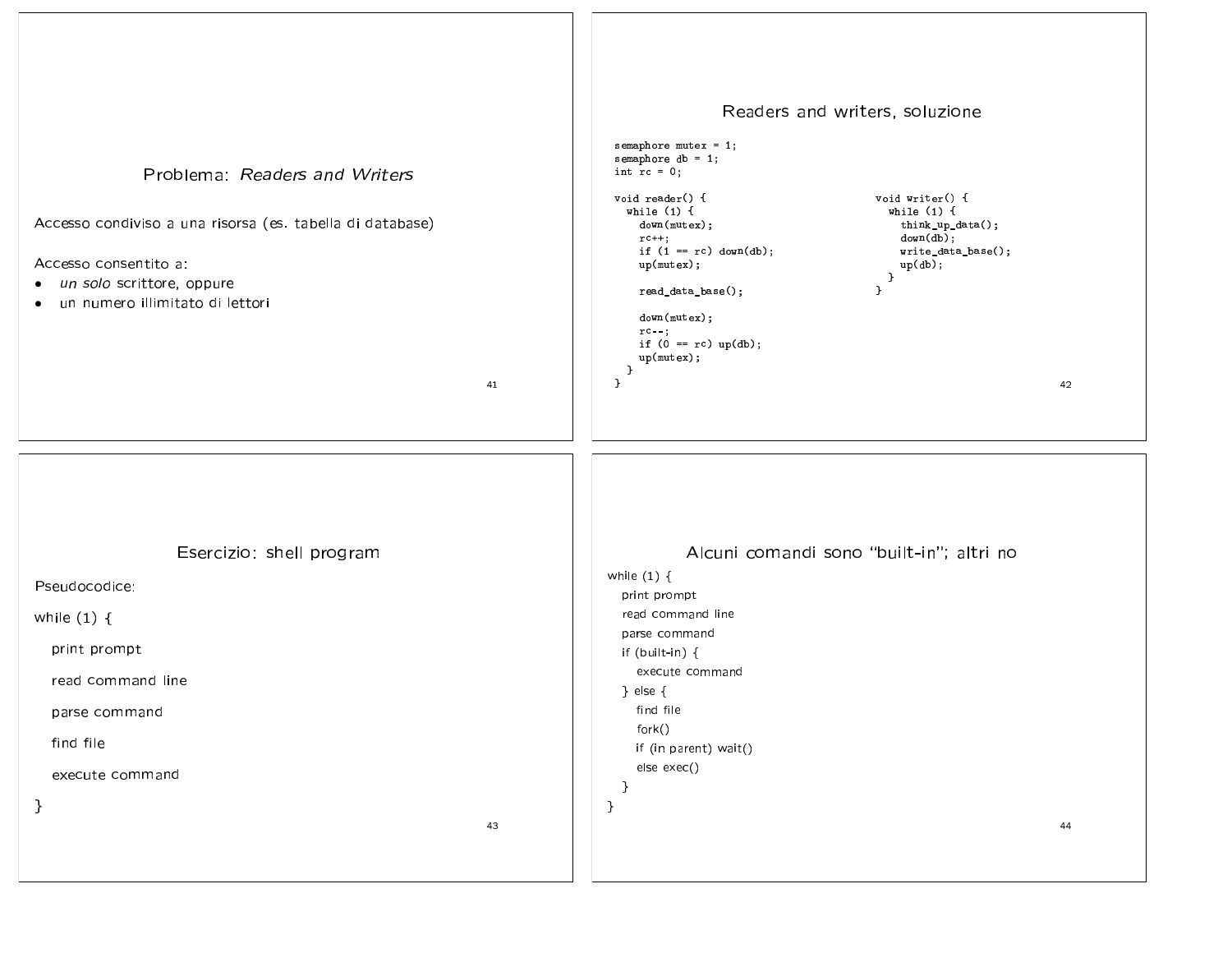